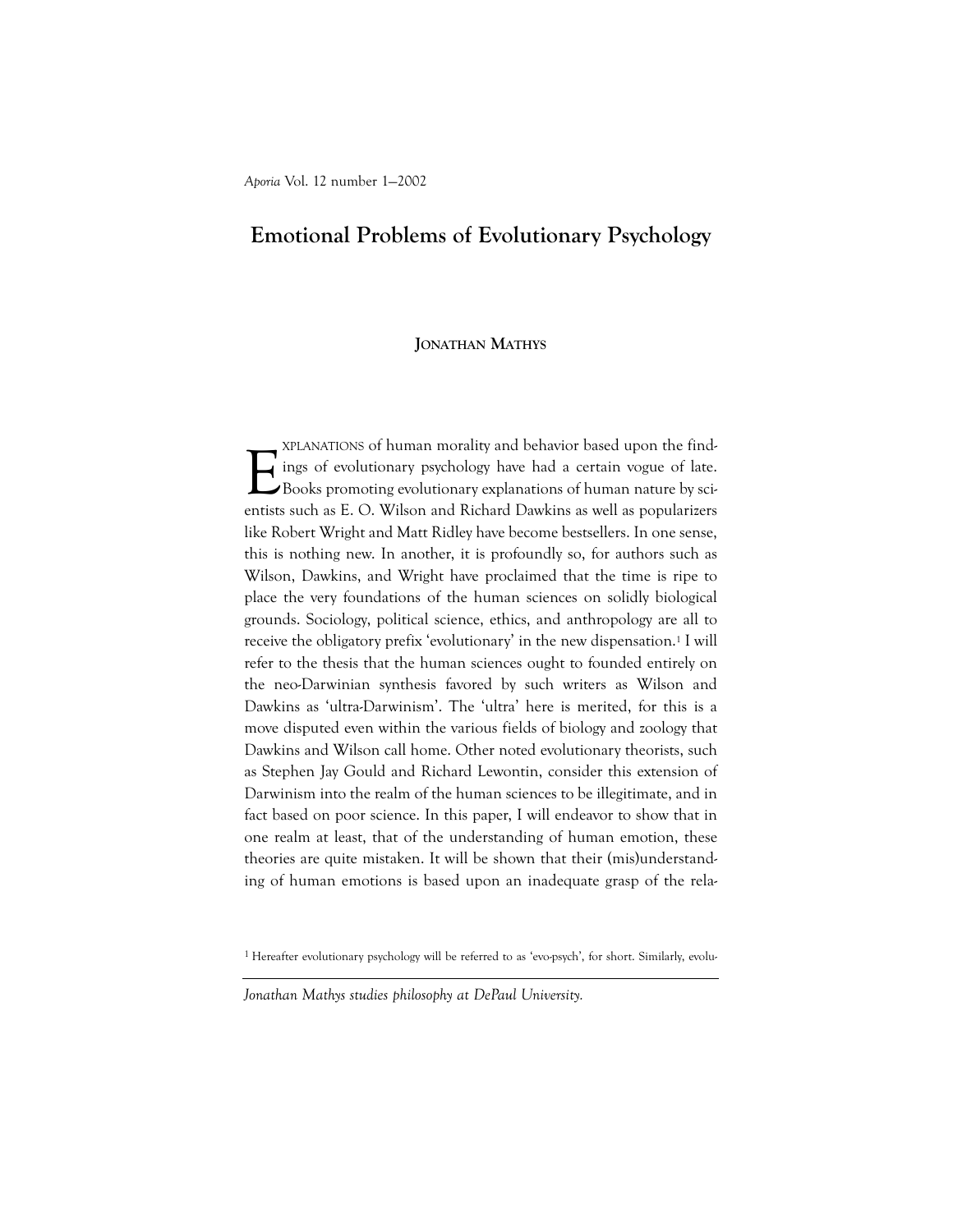tionship between emotion and human language.

I

My discussion will depend upon two points. The first is an account of the role of emotions in human life and their relation to language that is incompatible with an objectivist model of the world grounded in a representational, consciousness-based epistemology. Such an epistemology is precisely that which informs much of the background in the writings of socio-biologists and evo-psychologists. It is the picture of the disengaged, rational subject that is implicit in the beliefs of most scientists about scientific practice that underwrites this objectivist stance towards the emotions.

The second point is the observation that in their writings, Dawkins, Wright, and company generally rely upon instrumental views of language, in which words are merely tools for the organization of experience and communication. Communication, in its turn, is seen as a form of causal interaction, and usually winds up being a form of manipulation. This raises problems about "translating" the results of evo-psych and socio-biology out of what Dawkins calls the gene language and into ordinary language. Charles Taylor would call this the transition between the language of explanation, in our theorizing, and the language of deliberation, in which we conduct our lives.<sup>2</sup> That this is at all a problem is not seen by ultra-Darwinians because of the first point; that is, the epistemology that underlies their views. First, I will sketch out the instrumental view of language and its understanding of the world, and then I will show how a proper understanding of human emotions and their relation to language, reveals the inadequacy of the instrumental view. Following this I will show in some detail that the results of this mean trouble for ultra-Darwinian views.

On an instrumentalist reading of language, words (for oldfashioned British empiricists) or sentences/propositions/statements (for Austrian-inspired logical positivists), are signs for or descriptions of either natural objects or mental objects. As such, the adequacy of their correlation with or rendering of their objects is an empirical matter, and can be,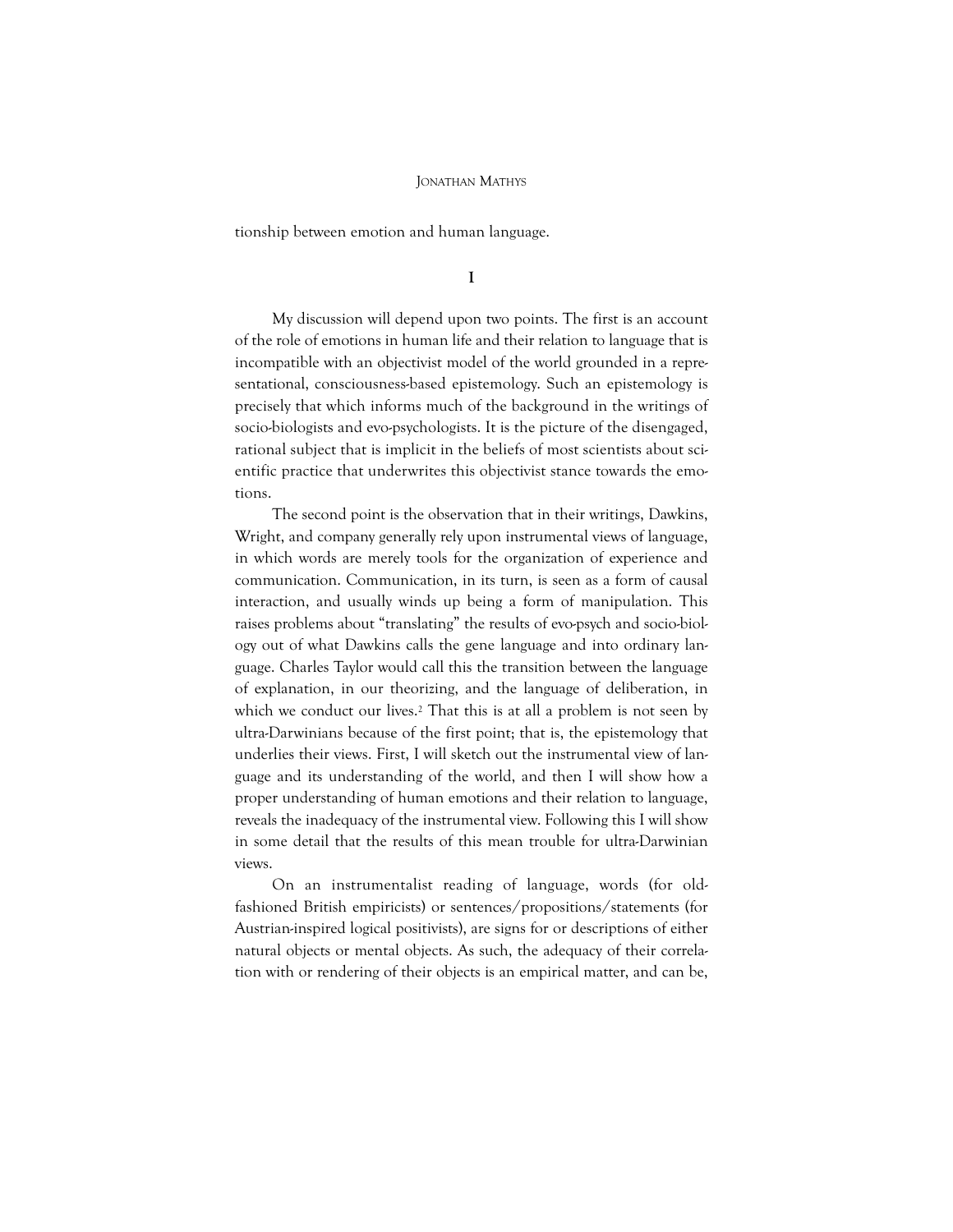in a useful way, verified by experimental methods. For my purposes, natural objects can mean events, phenomena, things—anything generally taken to exist "outside" of the mind of a conscious subject. Mental objects are obviously anything that exists "inside" such a mind as an object of reflection.<sup>3</sup>

Instrumental theories of language may be seen as a subset of a wider family of views that may be called designative. According to these theories, the fundamental activity of language is designation, or labelling objects in the world with names, like slapping that "Marge's china" or "Joe's clothes" sticker on a cardboard box before moving. According to this, "We give the meaning of a sign or a word by pointing to the things or relations that they can be used to refer to or talk about."<sup>4</sup> For the instrumentalist, language is a tool for the use of its users, whether for communication, entertainment, manipulation of people and environments, or increased capacity for cognition and reflection. Following this metaphor, it is something that can be reshaped more or less at will, and redesigned for the purposes at hand.

If language serves primarily as a tool used for designating objects and marking relations between those objects, over time words or expressions may arise that are unnecessary or entirely mistaken in terms of the relations and objects they mark out in the world. We may make words and invent relations that have no corresponding objects. If we assume that language is primarily designative, we may also unwittingly assume that where there is a word, there is an object. On this view, the figurative power of language is easily employed in the creation of illusions, and apt to lead men astray in their thinking, rather than provide access to otherwise hidden facets of reality. Looked at like this, language is seductive in the way that beauty or political power are seductive. It promises a great deal for very little effort, and cashes in on the manipulative power of fantasy. Hence Locke's remarkable denunciation of rhetoric and figures of speech in his Essay Concerning Human Understanding, in which he uses a figure of speech (a "prevailing beauty" of "the fair sex") to deride the use of figures of speech ("eloquence"):

If we would speak of things as they are, we must allow that all the

tionary psychologist will become 'evo-psychologist', etc.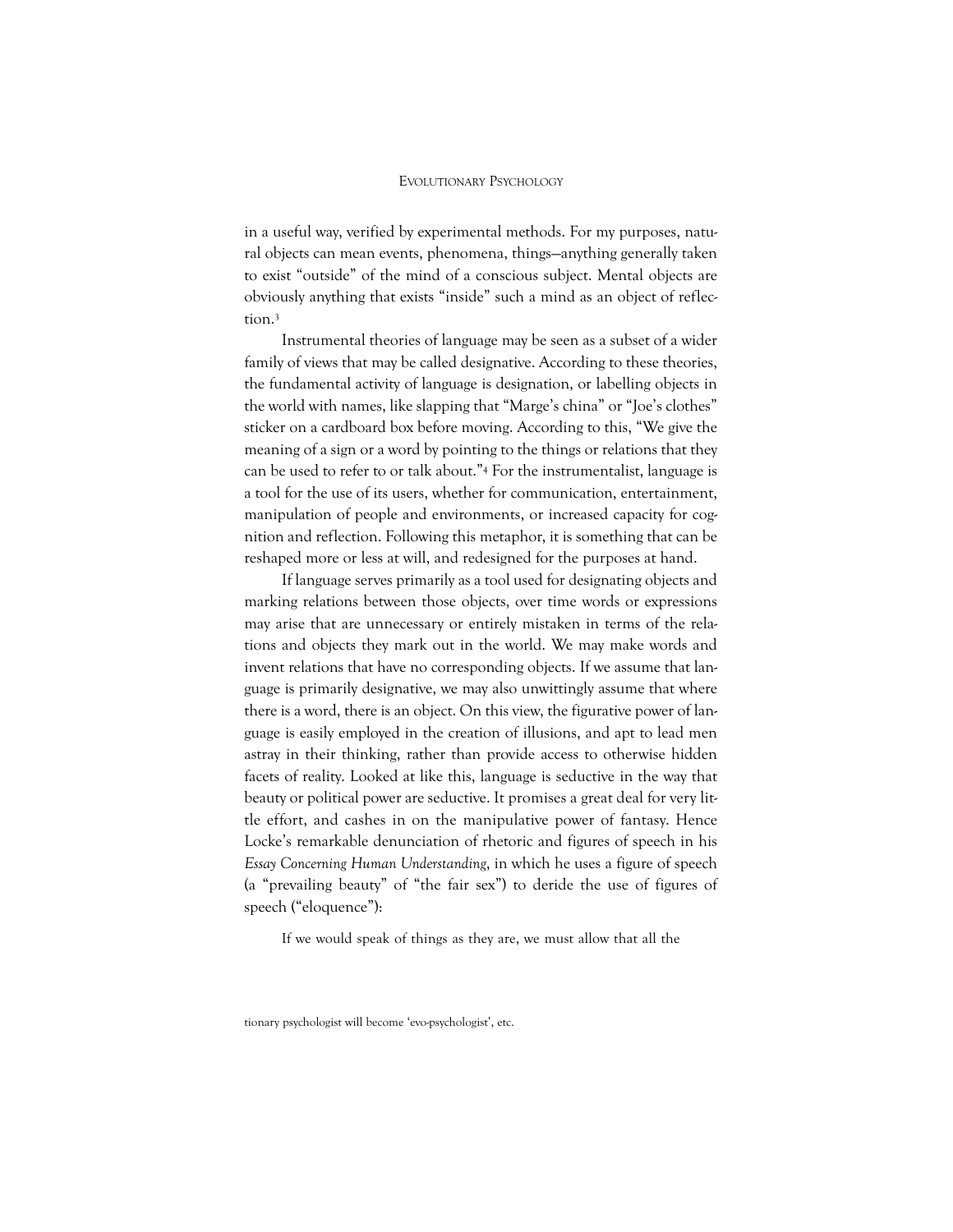art of rhetoric, besides order and clearness, all the artificial and figurative application of words eloquence hath invented, are for nothing else but to insinuate wrong ideas, move the passions, and thereby mislead the judgment, and so indeed are perfect cheats.… Eloquence, like the fair sex, has too prevailing beauties in it to suffer itself ever to be spoken against. And it is in vain to find fault with those arts of deceiving wherein men find pleasure to be deceived.<sup>5</sup>

As Paul de Man somewhat wickedly notes, "nothing could be more eloquent than this denunciation of eloquence."6 Locke is attacking at least two different things in this passage: metaphor, "artificial and figurative application of words," and rhetoric, (the use of figuration "to insinuate wrong ideas, move the passions, and thereby mislead the judgment"). While the main force of his assault seems to be clearly directed against rhetoric, or "eloquence," it is also clear that the potential danger of "eloquence" depends upon the infinite capacity of language to generate new figures, new sentences, new ways of speaking. The very existence of language is an invitation to violate Ockham's prescription against the needless multiplication of "entities" (names, kennings, metaphors, things). What motivates such strongly felt condemnation of what other philosophers have called appreciatively "the gift of metaphor"?<sup>7</sup> In part, it is likely motivated by the fear of losing control, of being dominated unknowingly by something we see as being in our service.<sup>8</sup>

Being controlled by what should be an instrument is a degrading condition. There is thus an ethical force to the injunctions of instrumentalists

<sup>2</sup> Taylor, Sources 57–60.

<sup>3</sup> The generic name for mental objects in the empiricist tradition, beginning with Locke, is 'idea'. 4 Taylor, "Language" 218.

<sup>5</sup> Bk. 3, ch. 10.

<sup>6</sup> De Man 15. De Man's article is fascinating and thought-provoking, and I am indebted to it for pointing out this delightful passage from Locke. However, I think that here, as elsewhere, de Man overstates his case (perhaps more rhetorically than philosophically?).

<sup>7</sup> See Arendt 76.

<sup>8</sup> As Taylor points out, "Language for the theory of these centuries is an instrument of control in the assemblage of ideas which is thought or mental discourse," and if we cannot be sure of a transparent relationship between word and thing, "where we think we are assembling our ideas to match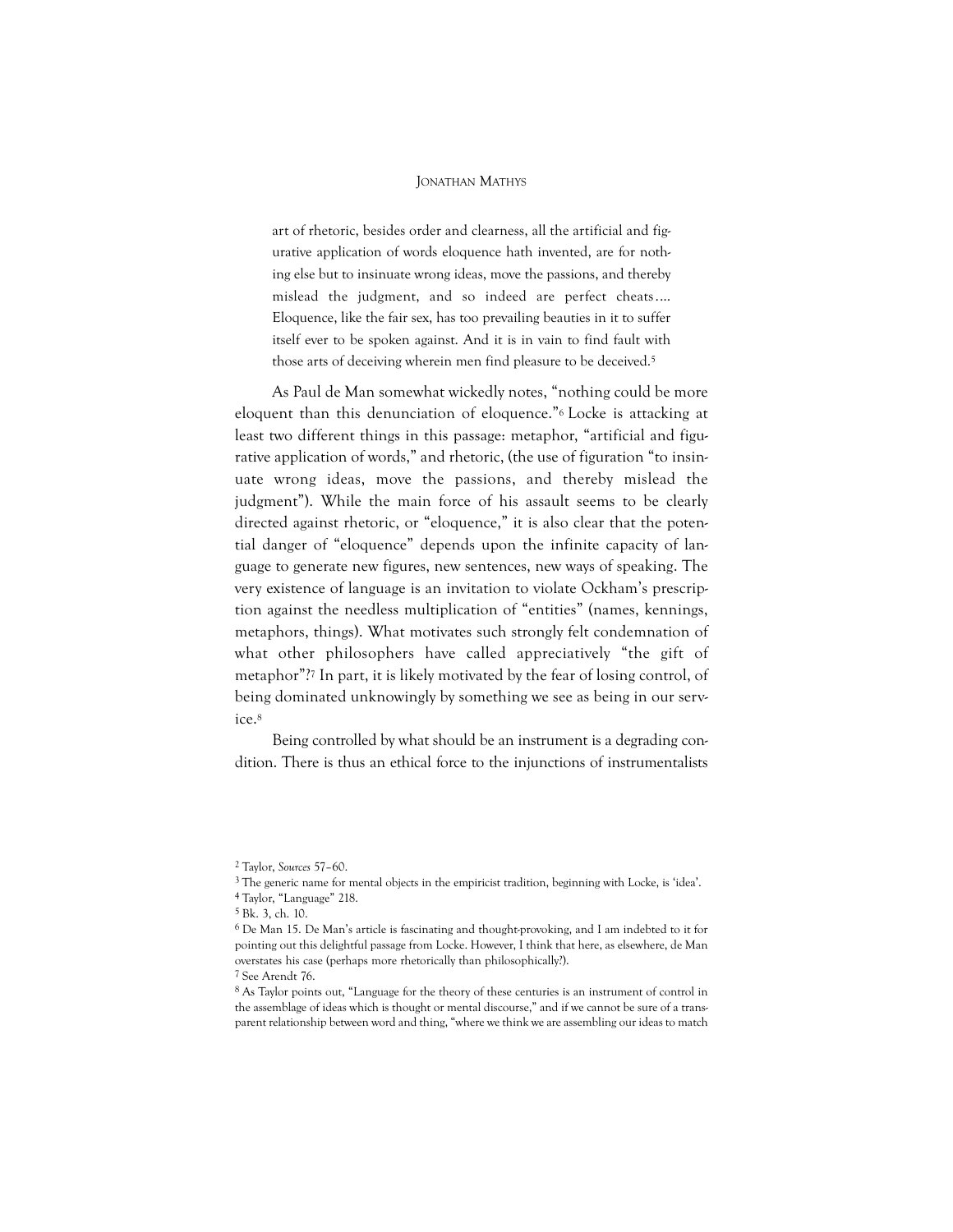not to let oneself be duped or misled by language into a distorted view of a language-independent reality. In addition, instrumentalists may feel that taking language too seriously as anything but a tool also leads to delusions about reality that have disastrous practical and moral consequences. Hence we find Dawkins claiming, "Human suffering has been caused because too many of us cannot grasp that words are only tools for our use."<sup>9</sup>

The instrumentalist view suits an attempt at giving an objective description of the world, and it depends upon the independence of objects from ourselves, and the independence of our language from both those objects and ourselves. On the instrumental view, we may manipulate and transform our language without altering anything essential about ourselves or about our world. An auto mechanic minus his wrench is still the same mechanic. A human without his customary language is still the same human.

## II

This view runs aground when dealing with phenomena that bear unavoidably non-objective properties, unless it simply assumes that all phenomena, period, are really constituted by properties readily characterized as objective. Emotions are such non-objective phenomena, and they bear subject-referring properties. They are expressive phenomena, and pose seemingly insuperable problems for an attempt to find objective, instrumental designations for them. My understanding in this area stems directly from Charles Taylor's work, and for reasons of space I will here simply present five claims that characterize what can be called an expressivist framework as opposed to the designativistinstrumentalist view:

A. Some of our emotions involve import-ascriptions.

B. Some of these imports are subject-referring.

C. Our subject-referring feelings are the basis of our understanding of what it is to be human.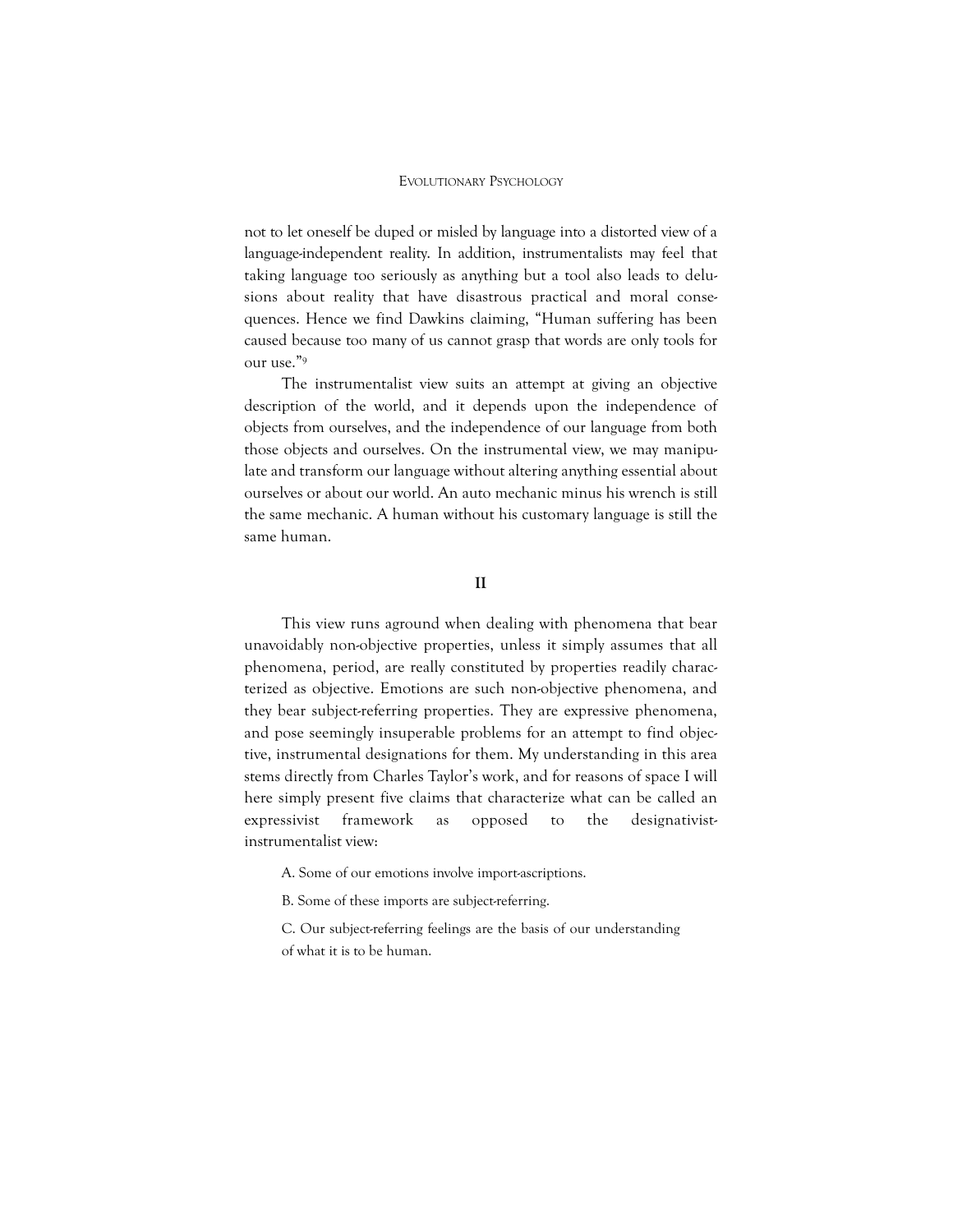D. These feelings are constituted by the articulations we come to accept of them.

E. These articulations, which we can think of as interpretations, require language.<sup>10</sup>

To say that some of our emotions involve import-ascriptions is to say that they attribute meaning in a situation. They reveal a facet of that situation that would otherwise be unaccessible, say, that it is frightening. Yet the emotion of fright also bears within itself a reference to a subject for which the situation has the meaning of being frightful. To describe a situation as frightful is to describe oneself as being afraid, if one is or were to be in that situation.

A consequence of this is that situation-description in feelinglanguage is also self-description. That the denial of this statement leads to absurdities is shown by considering the following example. Imagine a man who tells you of being assaulted by a group of robbers while walking in the forest at night with his friends. He says to you, "It was a terrifying situation, but I wasn't frightened at all." This statement would be met with incredulity, or would beg elaboration. Either the man means that most people would find such a situation terrifying, though he does not, or that he realizes in hindsight that he normally would have, or even should have, felt terror at the situation, though he didn't for some unusual reason. To describe a situation as terrifying is not simply to state that it made one feel terrified, but that it is a situation that normally gives rise to feelings of terror in normally constituted human beings. Someone who said, "I was lying around on my couch today, reading the cartoons," and then added, "I was absolutely terrified," would prompt the inquiry, "Why?" Such a feeling, completely inappropriate or disproportionate to its situation, would seem irrational, and if it were a frequent occurrence would rightly be seen as pathological evidence of a psychological disorder.

Evo-psychologists, and most ultra-Darwinians, however, hold that emotions must be objective, physical objects like any other if they are to be susceptible to a scientific, Darwinian explanation. Our word 'fear' must

the real, we will in fact be building castles of illusion, or composing absurdities." Most significant-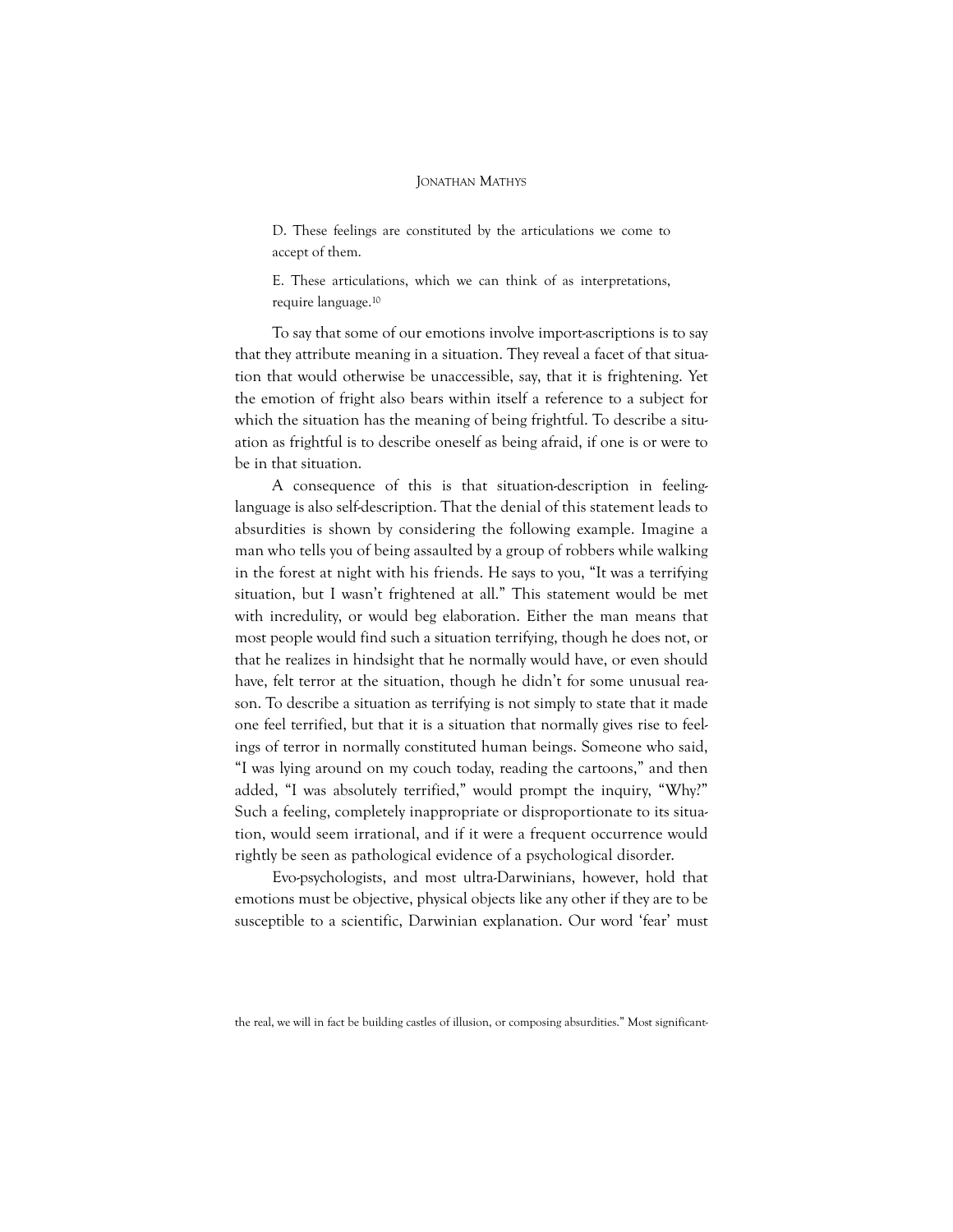just be a label applied to some physiological phenomenon, perhaps a whole spectrum of physiological phenomena that have some common element, e.g., the dispersal of high levels of a certain chemical or hormone throughout the brain or nervous system. The physical sensation F, that we designate with the word 'fear', is in principle independent of the language we use to describe it or understand it. F would be the same for any human being in any culture, regardless of the language he might use to articulate the experience of F. Thus, possessing an ultra-Darwinian understanding of F should not in any essential way transform the experience of F. It should not matter whether one calls F 'fear' or 'temor' or 'crainte' or 'Furcht' or understands it as 'a sense of threat' or 'symptom of anxiety disorder' or 'high relative presence of F-inducing chemical in the brain.'

Yet the testimony of the evo-psychologists themselves seems to controvert this, for they clearly realize, when speaking in non-theoretical contexts, that changes of interpretation involve changes of significance, and that some phenomena are constituted by our interpretations of their significance. Wright, for instance, tells us of the neo-Darwinian paradigm that "once truly grasped it can entirely alter one's perception of social reality."<sup>11</sup> Clearly, if this is true about something as nebulous and broad as one's perception of social reality, it is even truer about something vastly more focused, concrete, and situated, like specific emotions.

But doesn't altering one's perception of an emotion in a significant way alter the emotion itself? The success of psychotherapy, the power of religious conversion, the efficacy of meditative training, among other things, all depend upon this fact. Altering understanding of experiences, reinterpreting them, and thus transforming the emotions associated with them involves language that is quite rightly and precisely called "figurative." This language figures, sculpts, shapes, gives body to, as it were, human experience. I was not surprised to find Wright claiming, "Metaphors help us come to moral terms with Darwin."<sup>12</sup> Dawkins, however, is blithely unaware of this power of language. In a remarkably unselfaware passage he writes, "for brevity, we shall again use the convention of thinking of the individual as though it had a conscious purpose. As before, we shall hold in the back of our mind that this is just a figure of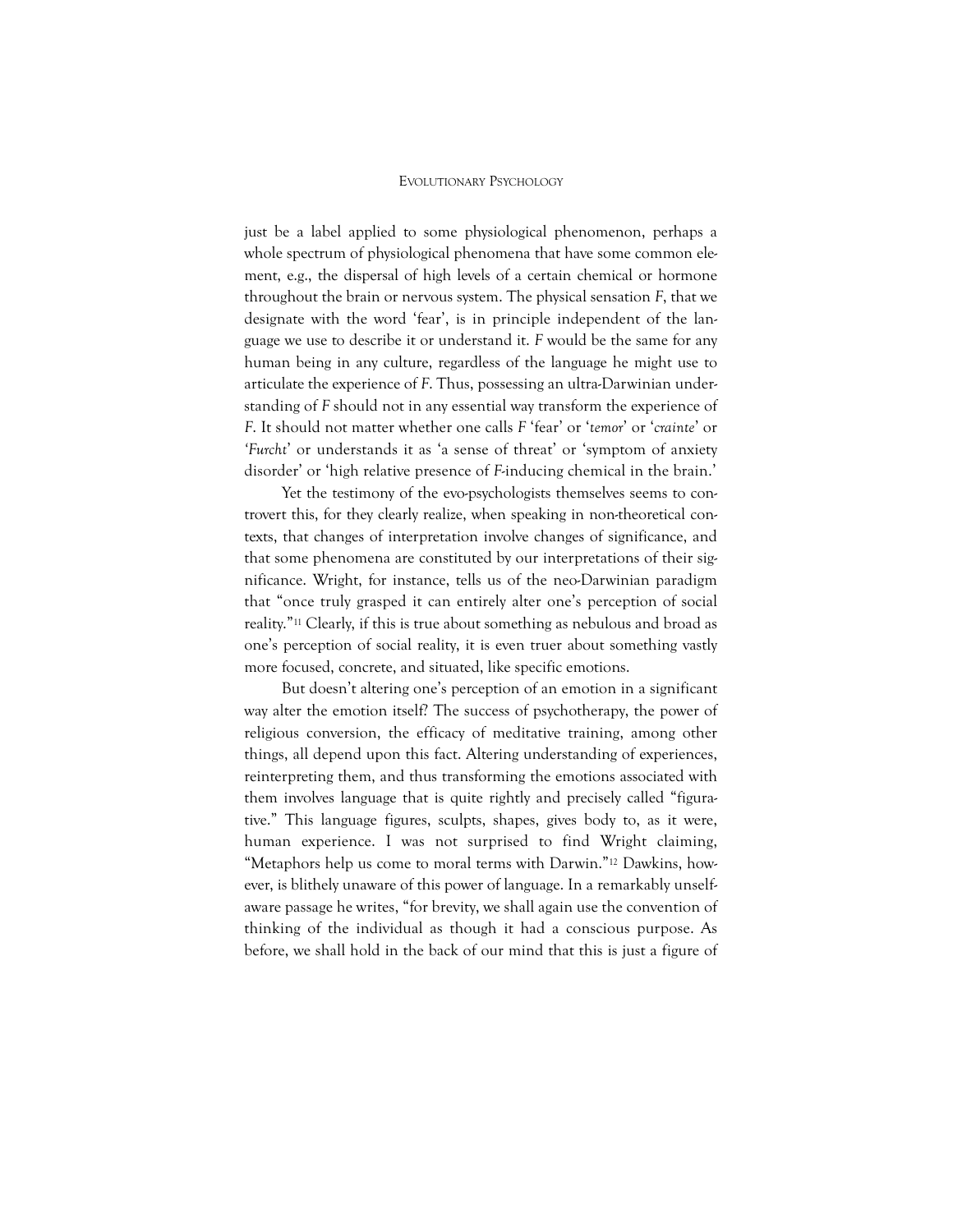speech. A body is really a machine blindly programmed by its selfish genes."<sup>13</sup> This passage only makes sense if Dawkins is allowed to legislate what counts as figurative language by personal fiat. On the instrumentalist view this is precisely what is allowed.<sup>14</sup> However, without an instrumentalist understanding, what is remarkable about the passage is that Dawkins merely substitutes one figure of speech for another, e.g., "individual is 'blind machine'" for "individual is 'conscious purpose'." This makes a world of difference, and I mean that quite literally.

#### III

If the expressivist account of emotions is true, sociobiology and evopsych share a peculiar characteristic: if they become widely accepted, their objects of inquiry will vanish. This is a dramatic way of saying that the theories in question, if accepted, would alter the very objects they are trying to explain, and that since this alteration is not provided for by the theory, the original targets of the explanation would no longer be available, leaving the theory in a strange predicament. Indignation, shame, trepidation, bemusedness, or any other of the subtle situation-revealing, quintessentially human emotions, along with the subject-referring properties that correspond to them, would be subject to a thorough-going and

ly, "Our instruments will have taken over, and instead of controlling we shall be controlled" (Taylor, "Language" 226). This would be humiliating and unworthy of the dignity of a rational being capable of achieving, with the proper stance, objectivity and independence. 9 Dawkins 18.

<sup>10</sup> For a fuller exposition and defense of these claims the reader may refer to Taylor's own writings, especially to his article "Self-Interpreting Animals," from which these five claims are taken. 11 Wright 4.

<sup>12</sup> Wright 26. Examples include "mental organs," "an arms race of love" (Wright 26), a child as "precious" gene machine (36), and "We're all puppets" (37). Nevertheless, Wright admits that "the question may be whether, after the new Darwinism takes root, the word 'moral' can be anything but a joke" (326). Isn't this too, though, another splendid metaphor? What is moral is, metaphorically, a joke. I do indeed find this an amusing metaphor. Incidentally, if morality were indeed a joke (and what a marvellous joke!) neo-Darwinism would still not help us come to terms with it.

<sup>13</sup> Dawkins 142.

<sup>14</sup> The simplest standard for whether or not a given expression is figurative is the current state of ordinary language, not science. Though I don't have the space to argue this at length, I will give two examples. The hard-nosed scientist wants to claim that "the sun rises in the east" is figurative because it doesn't match current scientific theory, which presumably attains knowledge of objec-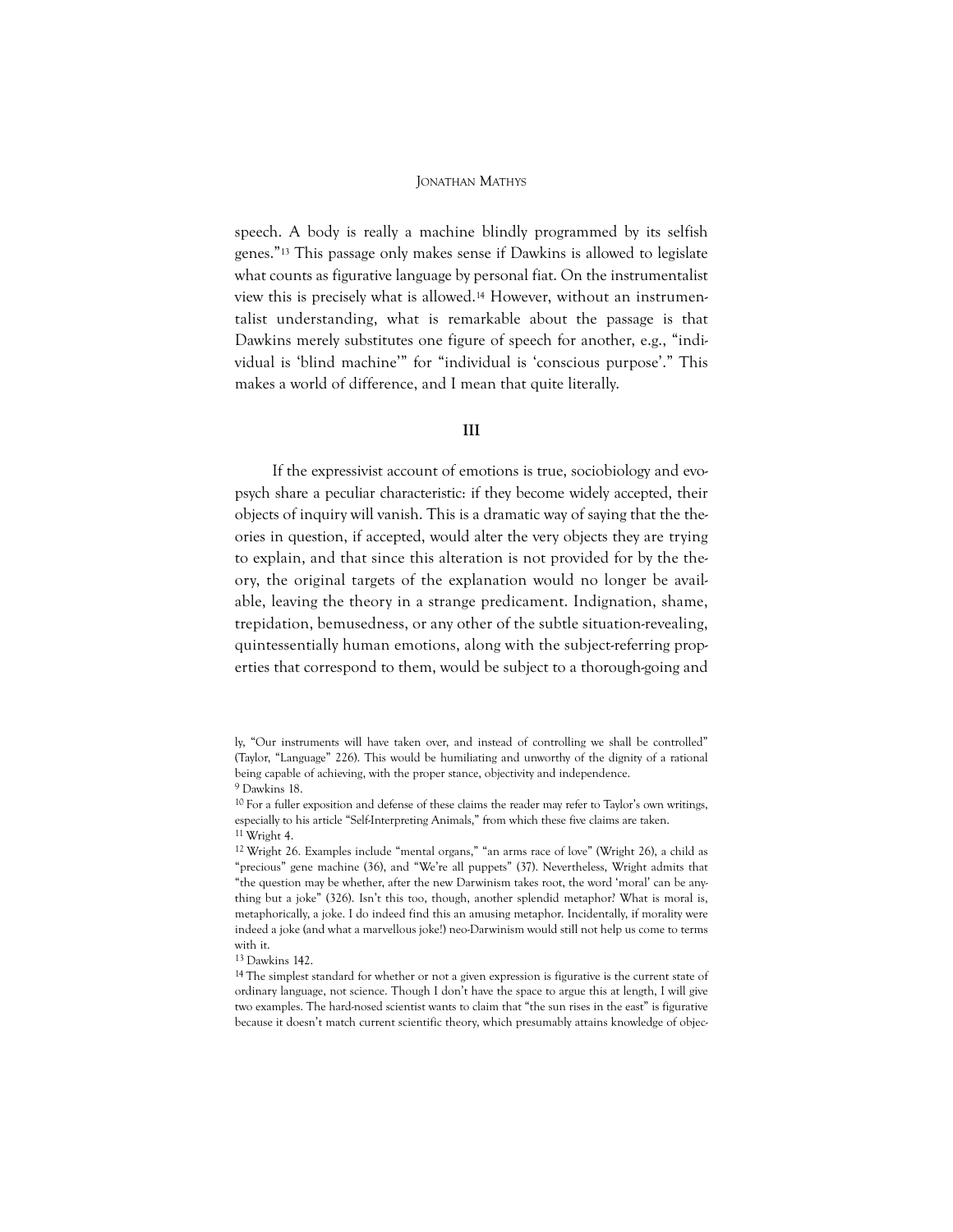radical reinterpretation along neo-Darwinian lines. A new understanding of these emotions, especially such a radically out-of-the-ordinary type of understanding—one might say, undermining—as the neo-Darwinian is, would transform our experience of them. Thus, the emotions that evopsych purports to explain would be dramatically modified if an evo-psych perspective was accepted by a given agent. That agent would no longer be subject to the same emotions; i.e., the emotions that she experienced before learning about their evo-psych explanation. Indeed, how could worry about one's adopted child, or one's siblings remain the same after discovering that this emotion generally functions according to genetic hardwiring, to use a metaphor often employed by evo-psych theorists that is drawn from computer science? Wouldn't it be transformed to "worry," an epiphenomenon of certain physiological processes controlled by one's genotype and its interaction with its environment? The experience of "worry" would be qualitatively different than the evo-psych-innocent experience of worry.

Evo-psychologists are here changing the subject. They aren't talking about what we ordinarily mean by emotions. Instead, they are talking about some physical phenomenon on which we slap the linguistic label 'emotions', whereas in the language we use in life, the very way we describe and interpret an emotion is part of that emotion's constitution. This is part of the experience of searching for just the right way to say what we are feeling. We often don't understand this until we figure out a way to say it, an adequate way of wording it, of embodying it more fully in language. This is also why others can genuinely help us to understand our own emotions, something impossible to make sense of on the usual, consciousness-based, representational epistemologies centered around the isolated, reflective individual.

Robert Wright, the only psychologist among the authors considered here, shows a deeper awareness of the fuzziness and difficulty involved in dealing with the human psyche (although he does, on the whole, believe that evo-psych can successfully dispel the fuzz). Wright notes that evo-psych focuses, "not on the emotion itself, but on the evolutionary logic it embodies."<sup>15</sup> In doing this, evo-psych finds that emotions like parental love, hatred of outsiders, and concern for siblings are in fact "transmutations" of cost-benefit or game-theoretical analysis into feelings.<sup>16</sup> It concludes that "feelings…were designed as logic executors."<sup>17</sup> Thus, in "the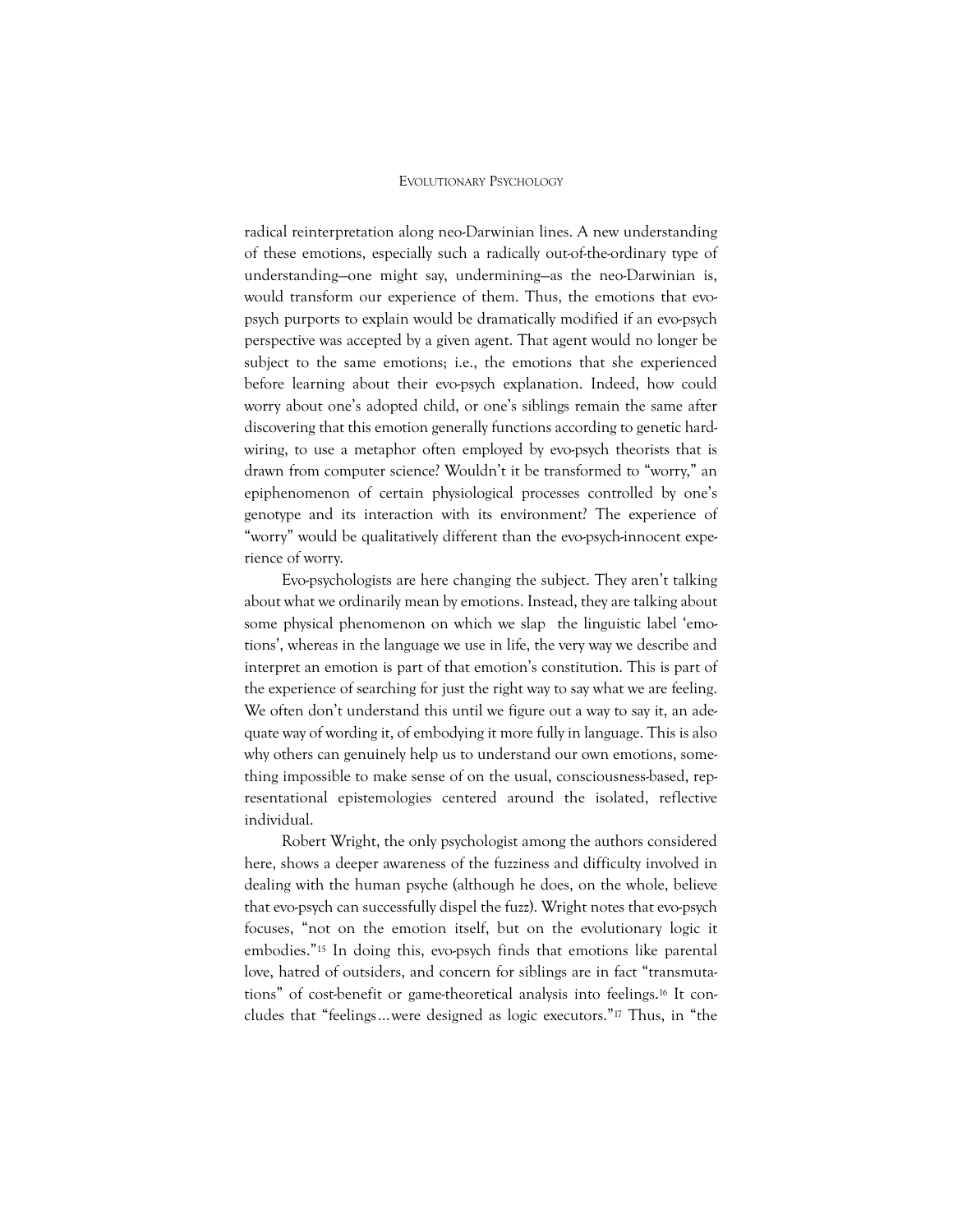war of the sexes," feelings such as indignation and outrage are in fact weapons in a struggle to maximize the survival of genetic information carried in the sex cells (sperm and eggs) of men and women. Wright rightly notes, "Once you start seeing everyday feelings and thoughts as genetic weapons, marital spats take on new meaning."<sup>18</sup> What Wright and other evolutionary psychologists are proposing in such re-descriptions of "everyday feelings" is precisely a transformative reinterpretation of them. That they are in fact transformed is evinced by Wright's acknowledgment of the new meaning he sees in marital spats. Let us get even more concrete.

#### IV

Wright gives the example of a man who, during his honeymoon, informed his bride that he didn't want an "old-fashioned wife" (meaning a prudish, non-sexually assertive one) but now some years later wonders loudly whether she couldn't cook once in a while (now that the value of sexual assertiveness has worn off, perhaps because two kids have been born and she's going through menopause). Evolutionary psychologists suggest that the emotions that are cued by such changes in the situation of a relationship are susceptible to an evolutionary explanation. The feelings are rough and ready responses that, on this account, lead to actions or behavior-patterns that have been selected because in the environment of evolutionary adaptation—our distant past—they have led to increased transmission of the agent's genes to the next generation. In the lingo, they have been "selected for."

Let us examine two possible explanations of the husband's anger. We'll call him Joe. The first explanation: Perhaps after many years of sex-

tive fact. The shock-jock poet speaks of the beginning of a river as its "salivating orifice." The average person would feel that the poet had sinned against ordinary language by not speaking of the river's "mouth," whereas the scientist had sinned against common knowledge about the sun. This feeling would remain even if the scientist calmly explained modern astronomy to the average person. Nor would the scientist stop saying that the sun rises in the east when speaking in everyday contexts. The poet, however, would have a rough time of it if he insisted on inventing offensive but literal equivalents to dead metaphors in ordinary, non-poetical contexts. 15 Wright 59.

<sup>16</sup> For instance, during a discussion of the evolution of monogamy, Wright writes: "As the human brain got bigger, it probably depended more on early cultural programming. Children with two parents may have had an educational edge over children with only one. Characteristically, natu-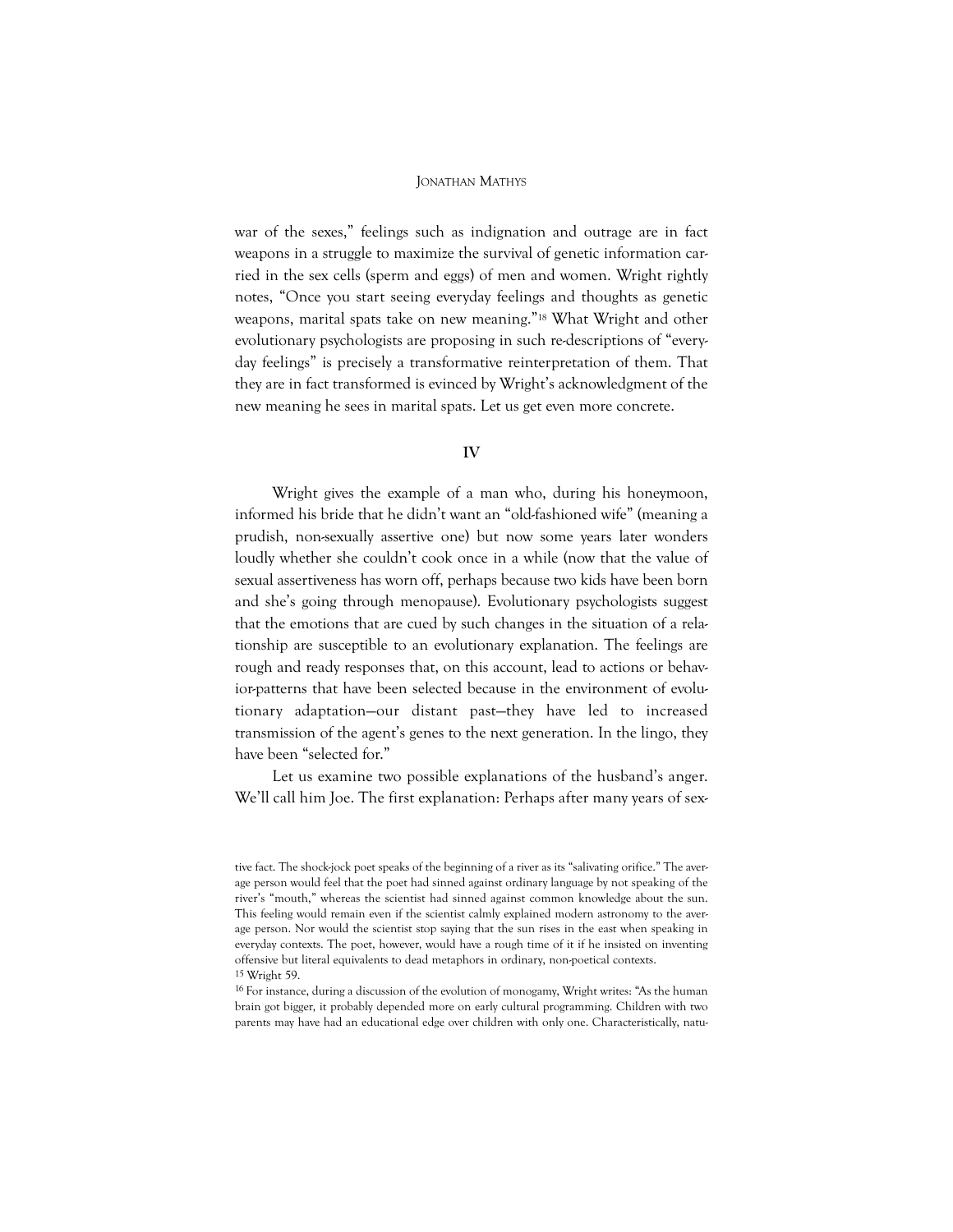ually fulfilling marriage, and after the birth of two kids and the burden of the added responsibilities that child-raising involves, Joe starts to see that some of the traits of the "old-fashioned wife" stereotype that he scorned in youth are quite valuable. His wife, Liz, however, has always resisted doing any cooking, firstly, because she never learned how, and secondly, because she associates it with the oppression of women and sees it as beneath her dignity as a liberated woman. While he appreciates his wife's lack of sexual submissiveness, it is getting difficult for him to do all the cooking for the entire family. While Joe made sacrifices in seeking an assertive, self-respecting, but adventurous wife, he would like it if Liz made some concessions to the hated housewife ideal, however small. He is emotionally and physically fatigued. The second explanation: Clearly a wife who desires a great deal of sex is genetically valuable, as she is more likely to bear a great number of children who will carry Joe's genes. However, now that two children have been born and her reproductive potential is rapidly dwindling, Joe's "feelings" have started to shift in regards to Liz's ample sex drive vis-a-vis her meager cooking drive.<sup>19</sup> In his new middle-age environment, Liz's meager cooking drive looks, or rather feels, to Joe like much more of a genetic liability. This manifests itself in his frustration and anger about her not cooking, perhaps also in a corresponding decrease of sexual desire for her. The underlying (genetic) threat, as Wright reads it, is that if Liz doesn't help out more with the cooking—make her behavior more adaptive—Joe will go hunting for a fitter caretaker for his children, or just leave.<sup>20</sup>

So we have an explanation of Joe's anger employing "everyday" language; that is, we tell a story about emotions and why we have them. This is called by some, perhaps condescendingly, "folk psychology." It is clear that in this case explanation and interpretation are more or less the same process. In the second case, though, things are different. We have an expla-

17 Wright 190.

ral selection appears to have taken this cost-benefit calculus and transmuted it into a feeling—in particular, the sensation of love" (59). We may ask here, is love identical to "the sensation of love"? On a naturalistic outlook, it would be difficult to answer in the negative. Perhaps love is the sensation of love plus a group of actions recognized as conferring greater probability of survival on the beloved? This might be an "elegant" naturalist/behaviorist formula.

 $18$  W<sub>right</sub> 89.

<sup>19</sup> Of course, there is no cooking drive, but this is the type of shorthand that Dawkins, Wilson,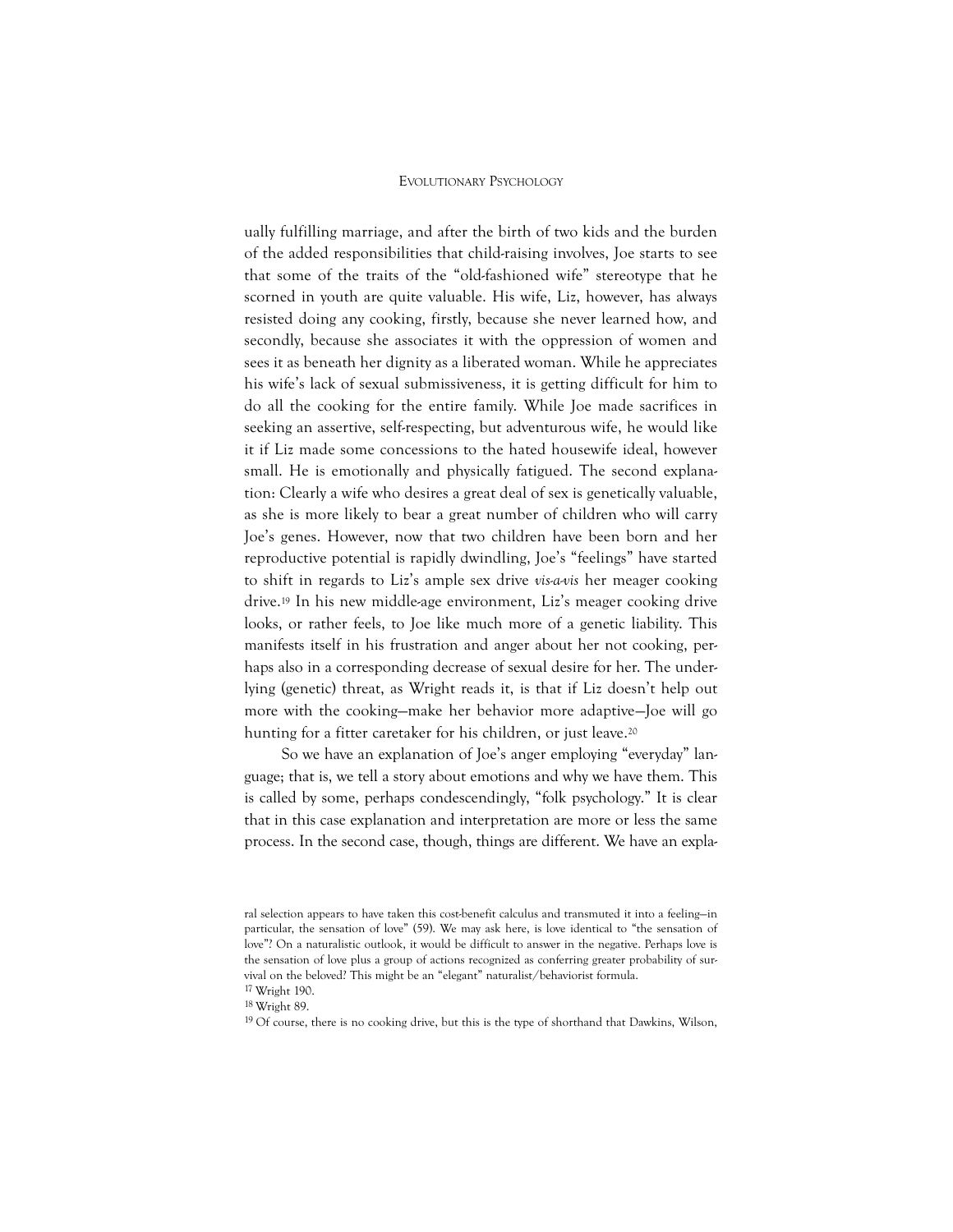nation of Joe's anger, or rather, his "anger," as an emotional mechanism for the execution of an evolutionary adaptation. The adaptation is a "mental organ" that detects situations in which the sex-drive to cooking-drive ratio is out of whack and is a genetic liability. It copes with this exigency by sending out an emotion, "anger," to motivate its host organism, Joe, to either modify the situation, or get out. But are these the same object? Are they the same emotion when removed from these two very different theoretical narratives? Is the expressivist feeling, anger-that-your-wife-won'tcook-because-you-realize-now-that-sex-isn't-everything, the same as the evo-psychological logic executor, anger-that-your-wife-won't-cook-becauseshe's-post-menopausal-and-thus-more-genetically-valuable-if-she-feeds-youand-your-children-than-as-an-object-of-desire? At this point, I hope that the reader would readily answer this in the negative.

By way of summing up, remember Dawkins's metaphor: He tells us that some image is just a metaphorical way of putting things in (conventional, subjective) "human language" and then gives us a metaphor to tell us how things really are, i.e., in the (objective) "gene language"; for instance, "Bodies are really just survival machines for their genes." The idea that a body is a survival machine for genes is certainly metaphorical as the language currently stands. It may in time become a dead metaphor; that is, one which has a more or less literal function and meaning, as when we speak of the mouth of a river, or the face of a mountain. As it is now, however, Dawkins's metaphor is a proposed transition away from ordinary language: it is a transformative reinterpretation of our experience and its embodiment in our language, and a grand one at that. It must stand or fall as such a proposed transition. And so must ultra-Darwinist articulations of our emotional life.

20 Wright 89. In many cases it makes perfect evolutionary sense for a husband to abandon his children to his wife, especially if she is beginning menopause. The wife will then have no chance

Wright, et al., use as a convention of simplicity. Wilson and Wright and their ilk generally view emotions, passions, desires, the entire constellation of affective phenomena, as the mediators between genes and behavior. So women might be expected to have an instinct (notoriously) for nurturing their children. In many environments this will manifest itself in various ways: tending to wounds, making clothes for them, etc. Cooking for them might be one of these manifestations. Women will be motivated by various emotions—concern, love, warmth, worry, consternation—and these emotions will be essentially the ways the genes direct behavior in the proper survival-relevant directions.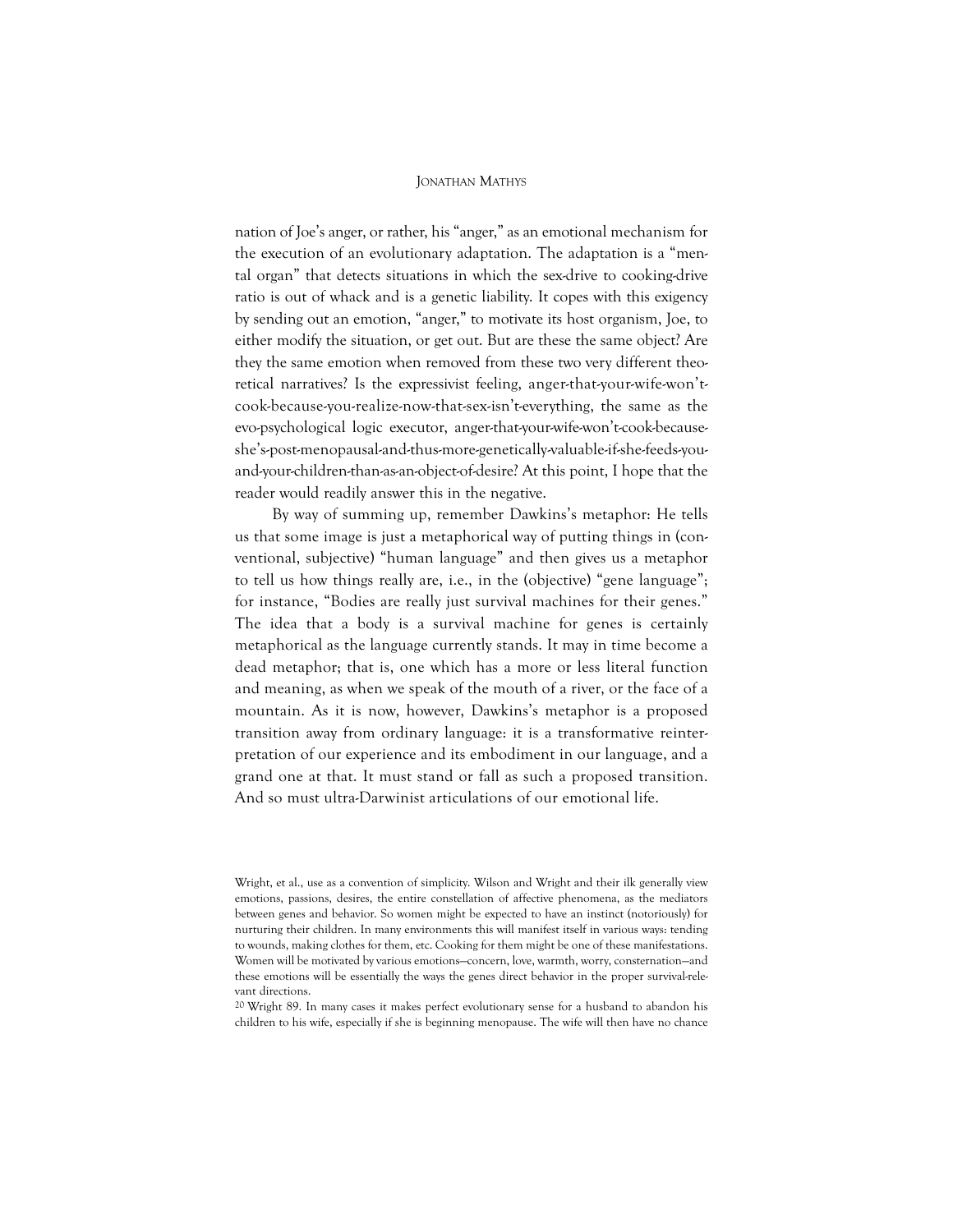of reproducing again. Her genetic fate is thus tied up with the children. The husband, however, can just have more children, perhaps with younger, more fertile women. The wife will be highly motivated to take of his previous children anyway, so, genetically speaking, why not? But why is this not generally the case when women reach menopause? This is another reason why many have questioned the essentially Malthusian premise that all living organisms strive to reproduce as much as possible. This is quite flatly untrue in human societies, and it is certainly untrue in regards to the "fittest," "strongest," or what have you. Rich, affluent societies almost always have relatively modest, if not positively maladaptive, reproductive rates. Why aren't the most "successful" humans breeding more?